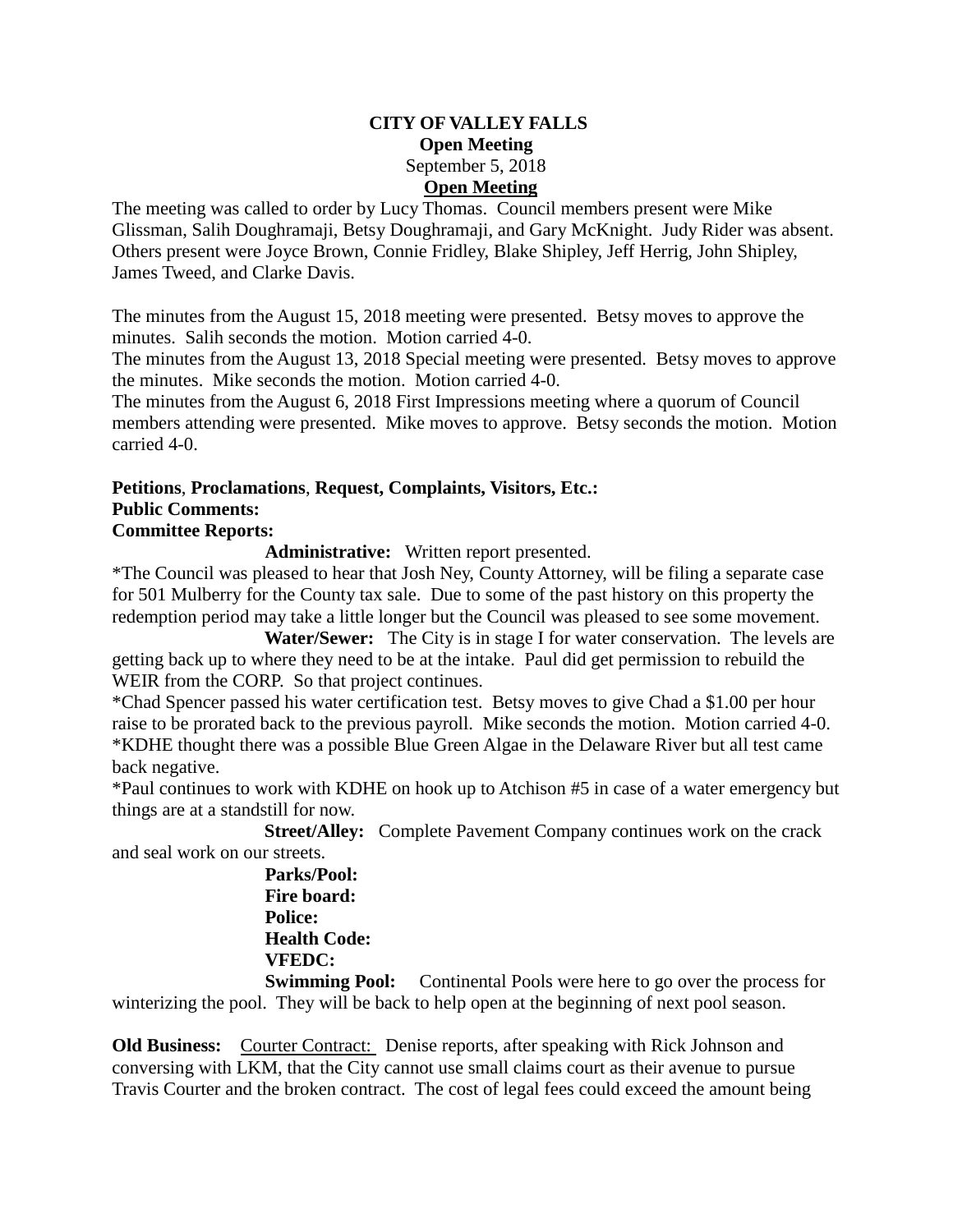collected from Travis so the question was whether or not to proceed. After discussion Betsy moves to not pursue Travis Courters broken contract and to abolish the contract agreement completely for future employees. Gary seconds the motion. Motion carried 3-1 with Mike being the nay vote.

800 GHz vs VHF: Dave Mitchell, James Tweed, John Shipley, and Jeff Herrig, were all here to discuss 800 megahertz radios. The goal is to get all of the police departments in the county along with all EMS and Fire departments on the same frequency. Valley Falls is the only city in Jefferson County that is not set up yet. The County was able to obtain a grant to help fund the bi-directional amplifiers. These are being placed in the surrounding schools to boost signal due to lack of signal at times because of infrastructure of the building. The County will also be looking into funding and location of a new tower. Cost for this is roughly \$500,000 so this will come in later years. Cost of the new equipment was discussed. The department can find refurbished portable radios for approx. \$800 per unit and refurbished mobile radios for approx. \$1,200. A bi-amplifier will cost approx. \$8,000. Our department currently has portable extenders that can be reprogramed for use so this could save in some cost. Gary moves to purchase three mobile units one for each car, a bi-directional amplifier for City Hall, and to reprogram our current mobile extenders at a total cost of approximately \$12,000. Mike seconds the motion. Motion carried 4-0. The Law Enforcement Fund that was set up for the Cadillac Escalade forfeiture can be used towards the cost of the new radios. The VHF system that the department currently uses will not be going away completely as for this is the system that the storm sirens operate on.

Code Hearing Officer: Curtis Wheeler was here to introduce himself to the Council. He currently works with Jimmy Ellis in Effingham as their hearing officer and is the full time Code Enforcer in the City of Atchison. He presented a fee schedule that included mileage at .545per mile, an hourly rate of \$50 for drive time, and a one hour minimum rate of \$75 for hearing. Salih moves to hire Curtis Wheeler and his presented fee schedule. Gary seconds the motion. Motion carried 4-0.

**New Business:** Advance Life/Short Term Disability Insurance: Currently the City provides a benefit for a 10,000 life insurance policy including short term disability at a cost of \$12.10 per employee per month. During the open enrollment period the City has the option to increase the Life Insurance amount. After discussion it was decided to keep the current benefit the same with no increase.

Fill Dirt-Vacant Lots-Barnes Addition No. 3: There was short discussion on the dirt, drainage, and driveway access to lots at the Barnes Addition No 3. No action taken.

Replacing School signs: Paul presented a quote to replace 3 school signs along 16 Hwy. The quote from National Sign Company was for \$686.00. Betsy moves to approve the purchase. Salih seconds the motion. Motion carried 4-0.